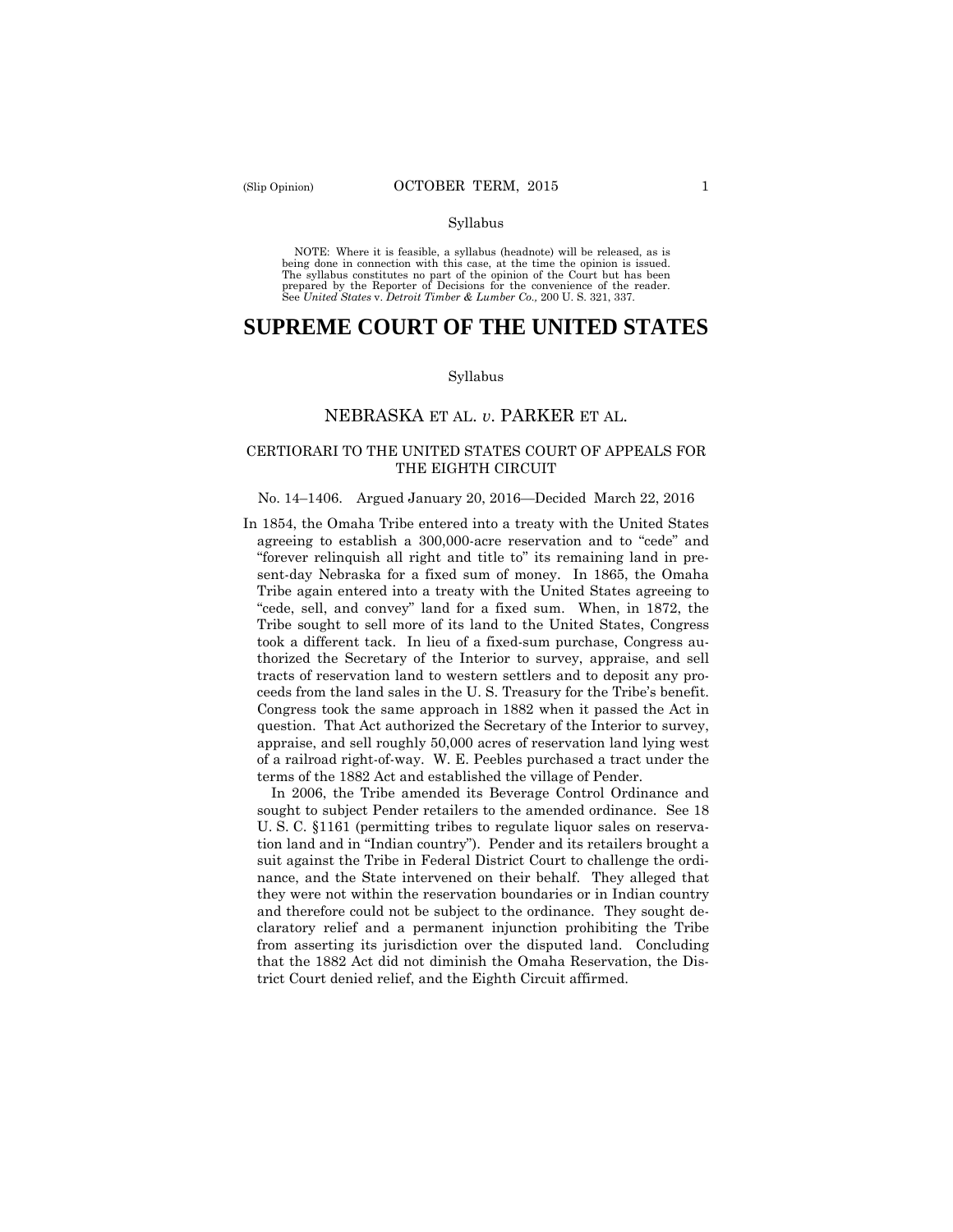#### Syllabus

*Held*: The 1882 Act did not diminish the Omaha Indian Reservation. Pp. 5–12.

 vation, and its intent to do so must be clear. *Solem* v. *Bartlett*, 465 (a) Only Congress may diminish the boundaries of an Indian reser-U. S. 463, 470. This Court's framework for determining whether an Indian reservation has been diminished is well settled and starts with the statutory text. *Hagen* v. *Utah*, 510 U. S. 399, 411. Here, the 1882 Act bears none of the common textual indications that express such clear intent, *e.g.,* "[e]xplicit reference to cession or other language evidencing the present and total surrender of all tribal interests" or "an unconditional commitment from Congress to compensate the Indian tribe for its opened land," *Solem*, *supra,* at 470. The Act's language opening the land "for settlement under such rules and regulations as [the Secretary] may prescribe," 22 Stat. 341, falls into a category of surplus land acts that "merely opened reservation land to settlement," *DeCoteau* v. *District County Court for Tenth Judicial Dist.*, 420 U. S. 425, 448. A comparison of the text of the 1854 and 1865 treaties, which unequivocally terminated the Tribe's jurisdiction over its land, with the 1882 Act confirms this conclusion. Pp. 5–8.

(b) In diminishment cases, this Court has also examined "all the circumstances surrounding the opening of a reservation," *Hagen, supra,* at 412, including the contemporaneous understanding of the Act's effect on the reservation. Here, such historical evidence cannot overcome the text of the 1882 Act, which lacks any indication that Congress intended to diminish the reservation. Dueling remarks by legislators about the 1882 Act are far from the unequivocal evidence required in diminishment cases. Pp. 8–10.

(c) Finally, and to a lesser extent, the Court may look to subsequent demographic history and subsequent treatment of the land by government officials. See *Solem, supra,* at 471–472. This Court has never relied solely on this third consideration to find diminishment, and the mixed record of subsequent treatment of the disputed land in this case cannot overcome the statutory text. Petitioners point to the Tribe's absence from the disputed territory for more than 120 years, but this subsequent demographic history is the "least compelling" evidence in the diminishment analysis. *South Dakota* v. *Yankton Sioux Tribe*, 522 U. S. 329, 356. Likewise, evidence of the subsequent treatment of the disputed land by government officials has similarly limited value. And, while compelling, the justifiable expectations of the non-Indians living on the land cannot alone diminish reservation boundaries. Pp. 10–12.

(d) Because the parties have raised only the single question of diminishment, the Court expresses no view about whether equitable considerations of laches and acquiescence may curtail the Tribe's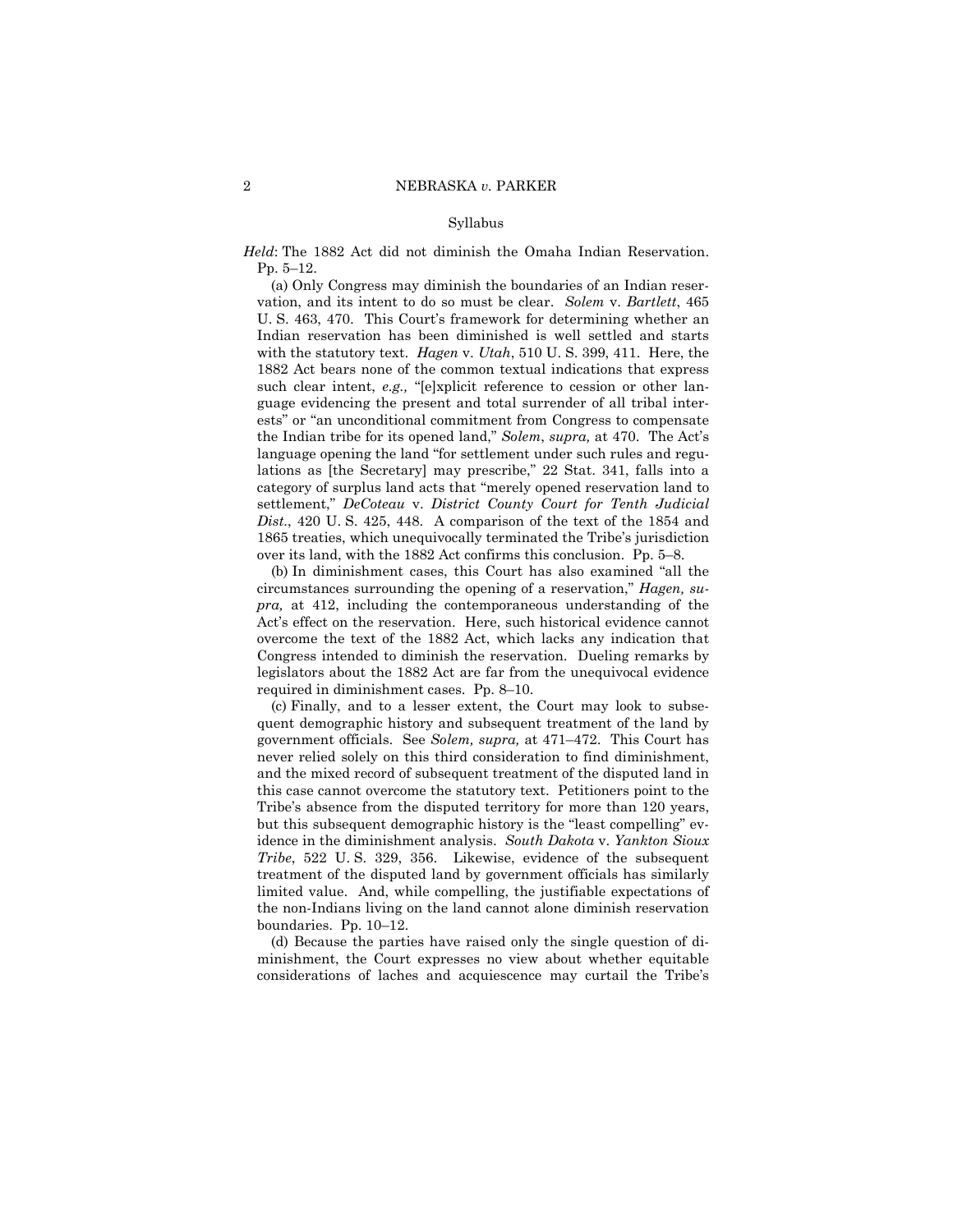## Syllabus

power to tax the retailers of Pender. Cf. *City of Sherrill* v. *Oneida Indian Nation of N. Y.*, 544 U. S. 197, 217–221. P. 12.

774 F. 3d 1166, affirmed.

THOMAS, J., delivered the opinion for a unanimous Court.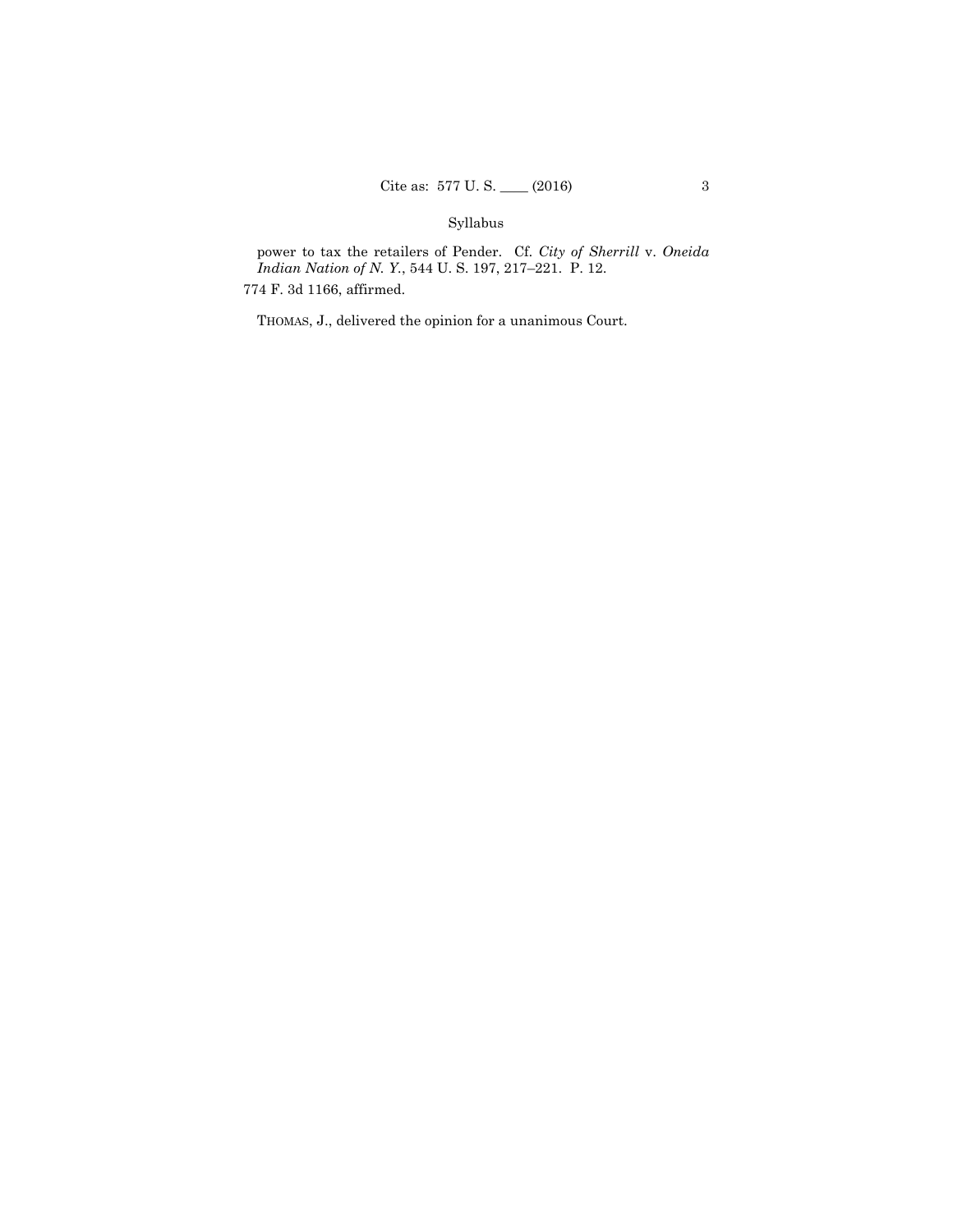preliminary print of the United States Reports. Readers are requested to notify the Reporter of Decisions, Supreme Court of the United States, Wash- ington, D. C. 20543, of any typographical or other formal errors, in order that corrections may be made before the preliminary print goes to press. NOTICE: This opinion is subject to formal revision before publication in the

## $\frac{1}{2}$  ,  $\frac{1}{2}$  ,  $\frac{1}{2}$  ,  $\frac{1}{2}$  ,  $\frac{1}{2}$  ,  $\frac{1}{2}$  ,  $\frac{1}{2}$ **SUPREME COURT OF THE UNITED STATES**

#### $\frac{1}{2}$  ,  $\frac{1}{2}$  ,  $\frac{1}{2}$  ,  $\frac{1}{2}$  ,  $\frac{1}{2}$  ,  $\frac{1}{2}$ No. 14–1406

## NEBRASKA, ET AL., PETITIONERS *v.* MITCH PARKER, ET AL.

## ON WRIT OF CERTIORARI TO THE UNITED STATES COURT OF APPEALS FOR THE EIGHTH CIRCUIT

#### [March 22, 2016]

## JUSTICE THOMAS delivered the opinion of the Court.

 and Nebraska Railroad Company. We must decide whether The village of Pender, Nebraska sits a few miles west of an abandoned right-of-way once used by the Sioux City Pender and surrounding Thurston County, Nebraska, are within the boundaries of the Omaha Indian Reservation or whether the passage of an 1882 Act empowering the United States Secretary of the Interior to sell the Tribe's land west of the right-of-way "diminished" the reservation's boundaries, thereby "free[ing]" the disputed land of "its reservation status." *Solem* v. *Bartlett*, 465 U. S. 463, 467 (1984). We hold that Congress did not diminish the reservation in 1882 and that the disputed land is within the reservation's boundaries.

## I A

Centuries ago, the Omaha Tribe settled in present-day eastern Nebraska. By the mid-19th century, the Tribe was destitute and, in exchange for much-needed revenue, agreed to sell a large swath of its land to the United States. In 1854, the Tribe entered into a treaty with the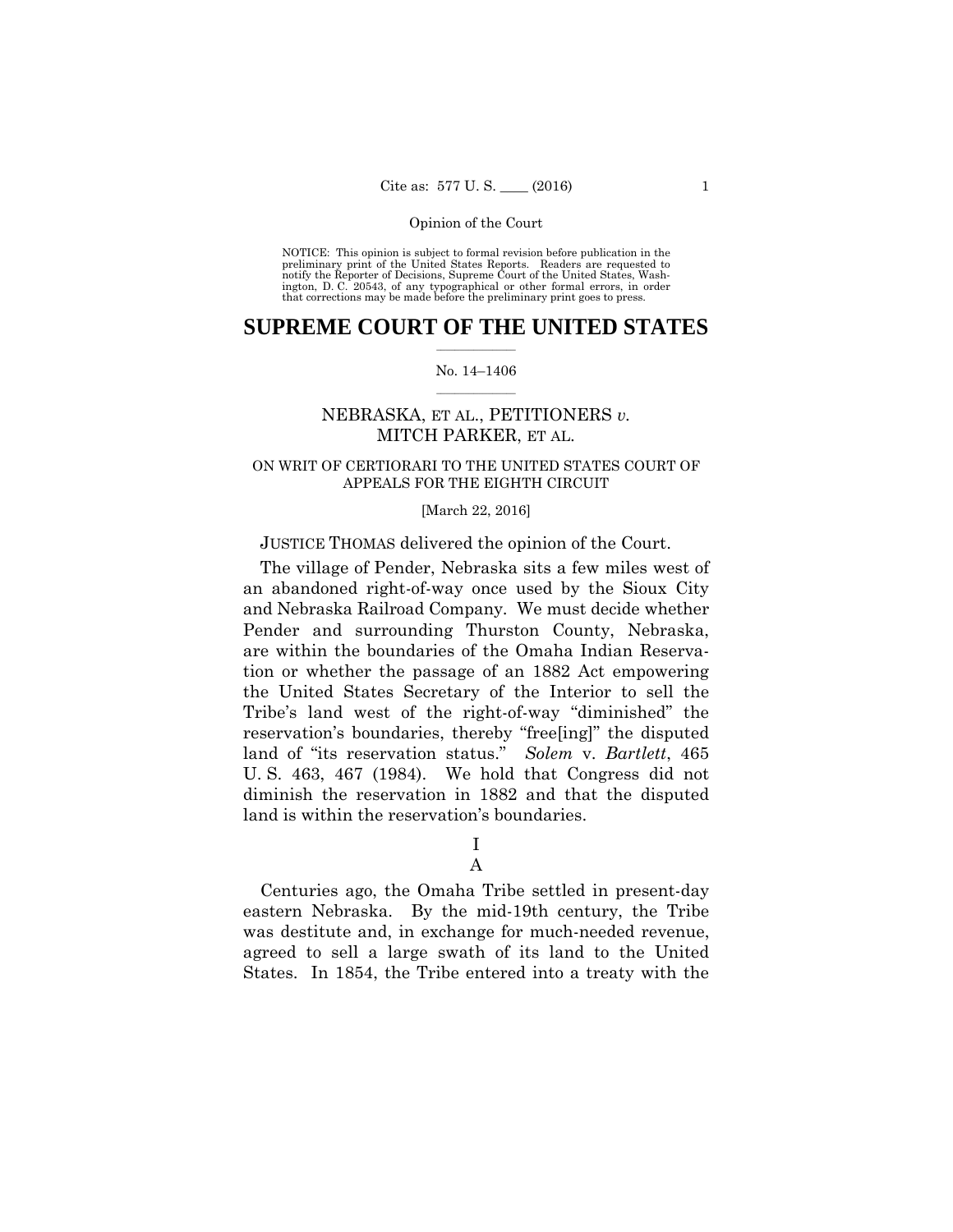#### Opinion of the Court

United States to create a 300,000-acre reservation. Treaty with the Omahas (1854 Treaty), Mar. 16, 1854, 10 Stat. 1043. The Tribe agreed to "cede" and "forever relinquish all right and title to" its land west of the Mississippi River, excepting the reservation, in exchange for \$840,000, to be paid over 40 years. *Id.,* at 1043–1044.

In 1865, after the displaced Wisconsin Winnebago Tribe moved west, the Omaha Tribe agreed to "cede, sell, and convey" an additional 98,000 acres on the north side of the reservation to the United States for the purpose of creating a reservation for the Winnebagoes. Treaty with the Omaha Indians (1865 Treaty), Mar. 6, 1865, 14 Stat. 667– 668. The Tribe sold the land for a fixed sum of \$50,000. *Id*., at 667.

In 1872, the Tribe again expressed its wish to sell portions of the reservation, but Congress took a different tack than it had in the 1854 and 1865 Treaties. Instead of purchasing a portion of the reservation for a fixed sum, Congress authorized the Secretary of the Interior to survey, appraise, and sell up to 50,000 acres on the western side of the reservation "to be separated from the remaining portion of said reservation" by a north-south line agreed to by the Tribe and Congress. Act of June 10, 1872 (1872 Act), ch. 436, §1, 17 Stat. 391. Under the 1872 Act, a nonmember could purchase "tracts not exceeding one hundred and sixty acres each" or "the entire body offered." *Ibid*. Proceeds from any sales would be "placed to the credit of said Indians on the books of the treasury of the United States." *Ibid*. But the proceeds were meager. The 1872 Act resulted in only two sales totaling 300.72 acres.

Then came the 1882 Act, central to the dispute between petitioners and respondents. In that Act, Congress again empowered the Secretary of the Interior "to cause to be surveyed, if necessary, and sold" more than 50,000 acres lying west of a right-of-way granted by the Tribe and approved by the Secretary of the Interior in 1880 for use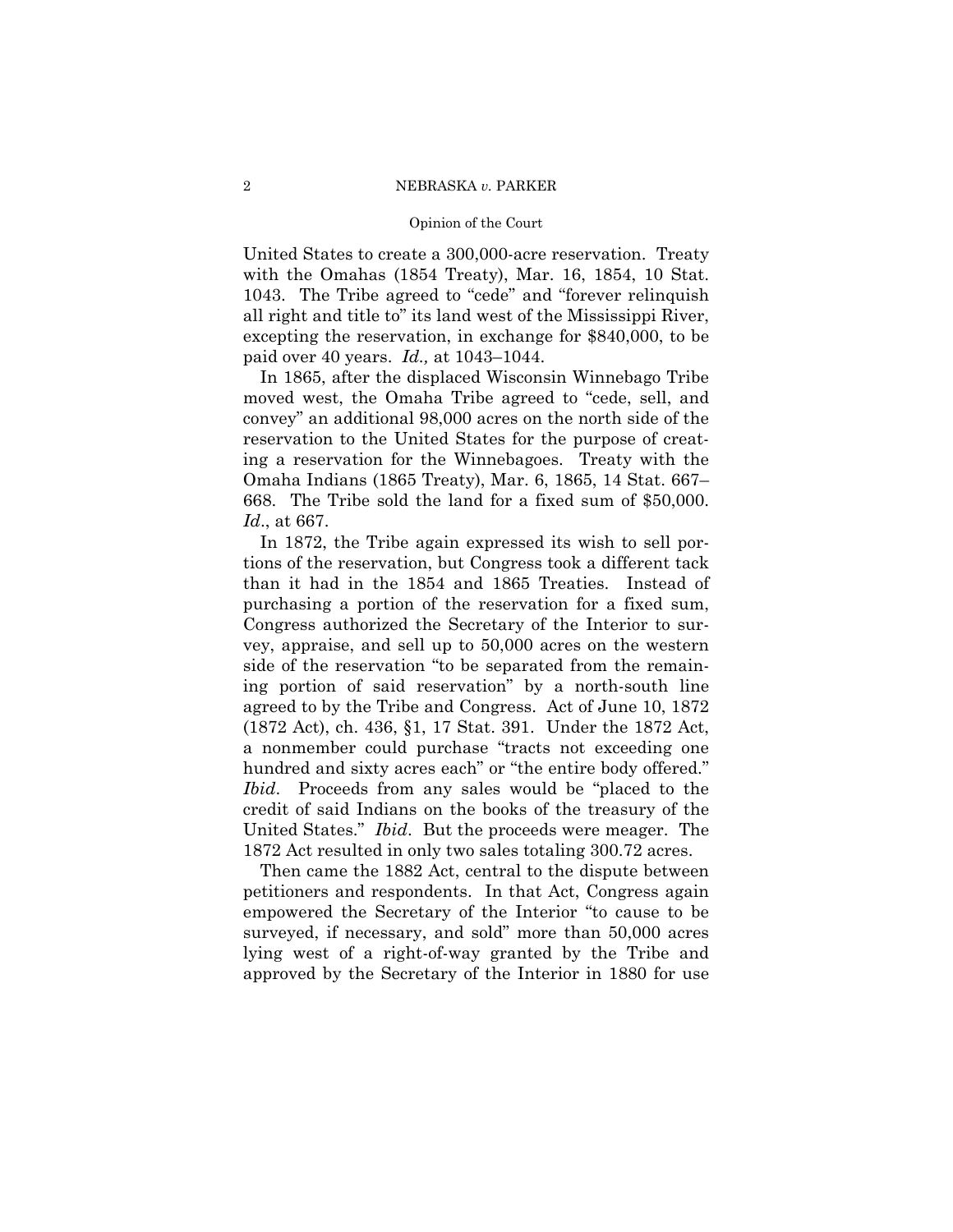by the Sioux City and Nebraska Railroad Company. Act of Aug. 7, 1882 (1882 Act), 22 Stat. 341. The land for sale under the terms of the 1882 Act overlapped substantially with the land Congress tried, but failed, to sell in 1872. Once the land was appraised "in tracts of forty acres each," the Secretary was "to issue [a] proclamation" that the "lands are open for settlement under such rules and regulations as he may prescribe." §§1, 2, *id.,* at 341. Within one year of that proclamation, a nonmember could purchase up to 160 acres of land (for no less than \$2.50 per acre) in cash paid to the United States, so long as the settler "occup[ied]" it, made "valuable improvements thereon," and was "a citizen of the United States, or . . . declared his intention to become such." §2, *id.,* at 341. The proceeds from any land sales, "after paying all expenses incident to and necessary for carrying out the provisions of th[e] act," were to "be placed to the credit of said Indians in the Treasury of the United States." §3, *id.,*  at 341*.* Interest earned on the proceeds was to be "annually expended for the benefit of said Indians, under the direction of the Secretary of the Interior." *Ibid.* 

The 1882 Act also included a provision, common in the late 19th century, that enabled members of the Tribe to select individual allotments, §§5–8, *id.*, at 342–343, as a means of encouraging them to depart from the communal lifestyle of the reservation. See *Solem, supra*, at 467. The 1882 Act provided that the United States would convey the land to a member or his heirs in fee simple after holding it in trust on behalf of the member and his heirs for 25 years. §6, 22 Stat. 342. Members could select allotments on any part of the reservation, either east or west of the right-of-way. §8, *id.*, at 343.

After the members selected their allotments—only 10 to 15 of which were located west of the right-of-way—the Secretary proclaimed that the remaining 50,157 acres west of the right-of-way were open for settlement by non-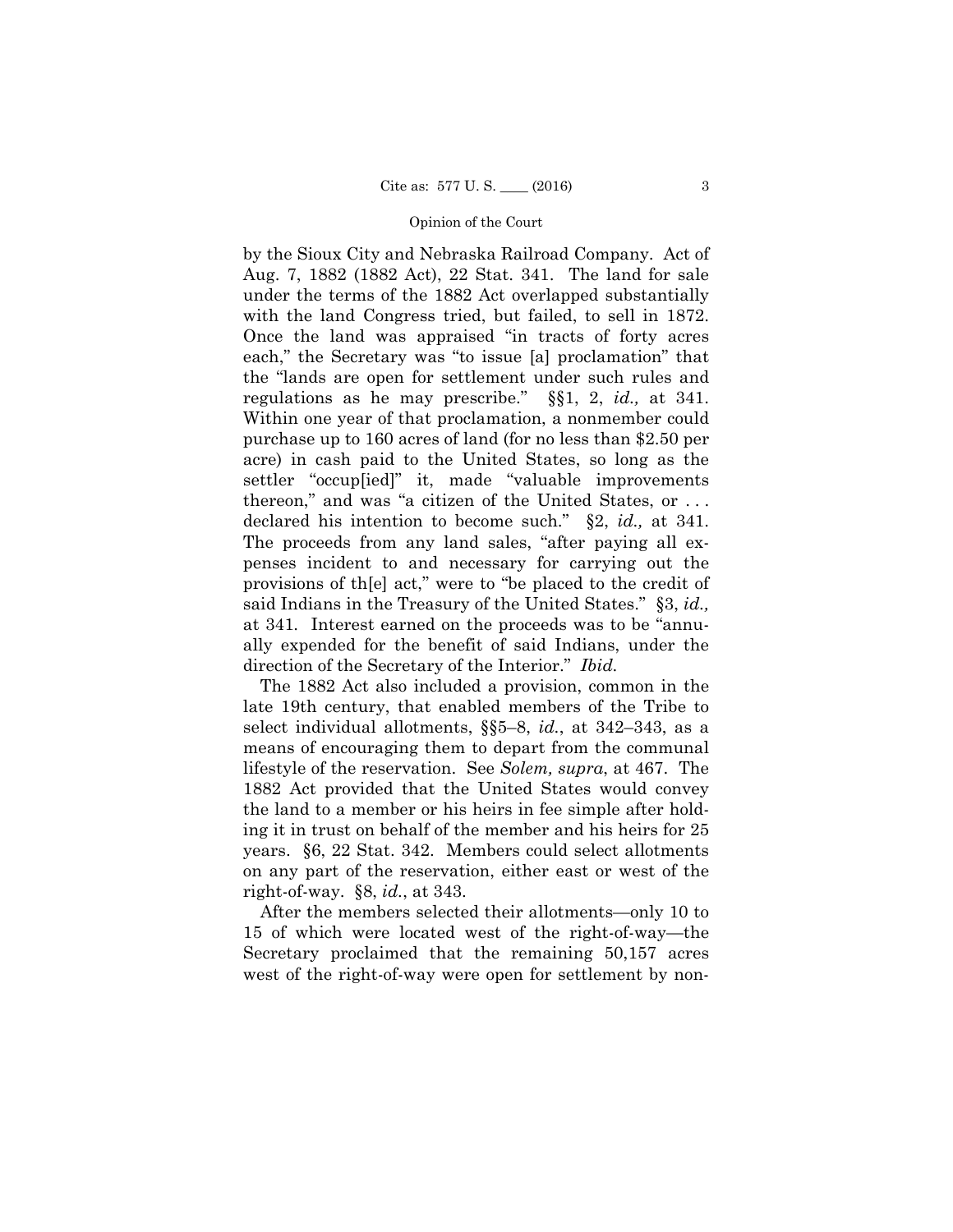platted the townsite for Pender." *Smith* v. *Parker*, 996 F. members in April 1884. One of those settlers was W. E. Peebles, who "purchased a tract of 160 acres, on which he Supp. 2d 815, 828 (Neb. 2014).

## B

The village of Pender today numbers 1,300 residents. Most are not associated with the Omaha Tribe. Less than 2% of Omaha tribal members have lived west of the rightof-way since the early 20th century.

Despite its longstanding absence, the Tribe sought to assert jurisdiction over Pender in 2006 by subjecting Pender retailers to its newly amended Beverage Control Ordinance. The ordinance requires those retailers to obtain a liquor license (costing \$500, \$1,000, or \$1,500 depending upon the class of license) and imposes a 10% sales tax on liquor sales. Nonmembers who violate the ordinance are subject to a \$10,000 fine.

The village of Pender and Pender retailers, including bars, a bowling alley, and social clubs, brought a federal suit against members of the Omaha Tribal Council in their official capacities to challenge the Tribe's power to impose the requirements of the Beverage Control Ordinance on nonmembers. Federal law permits the Tribe to regulate liquor sales on its reservation and in "Indian country" so long as the Tribe's regulations are (as they were here) "certified by the Secretary of the Interior, and published in the Federal Register." 18 U. S. C. §1161. The challengers alleged that they were neither within the boundaries of the Omaha Indian Reservation nor in Indian country and, consequently, were not bound by the ordinance.

The State of Nebraska intervened on behalf of the plaintiffs, and the United States intervened on behalf of the Omaha Tribal Council members. The State's intervention was prompted, in part, by the Omaha Tribe's demand that Nebraska share with the Tribe revenue that the State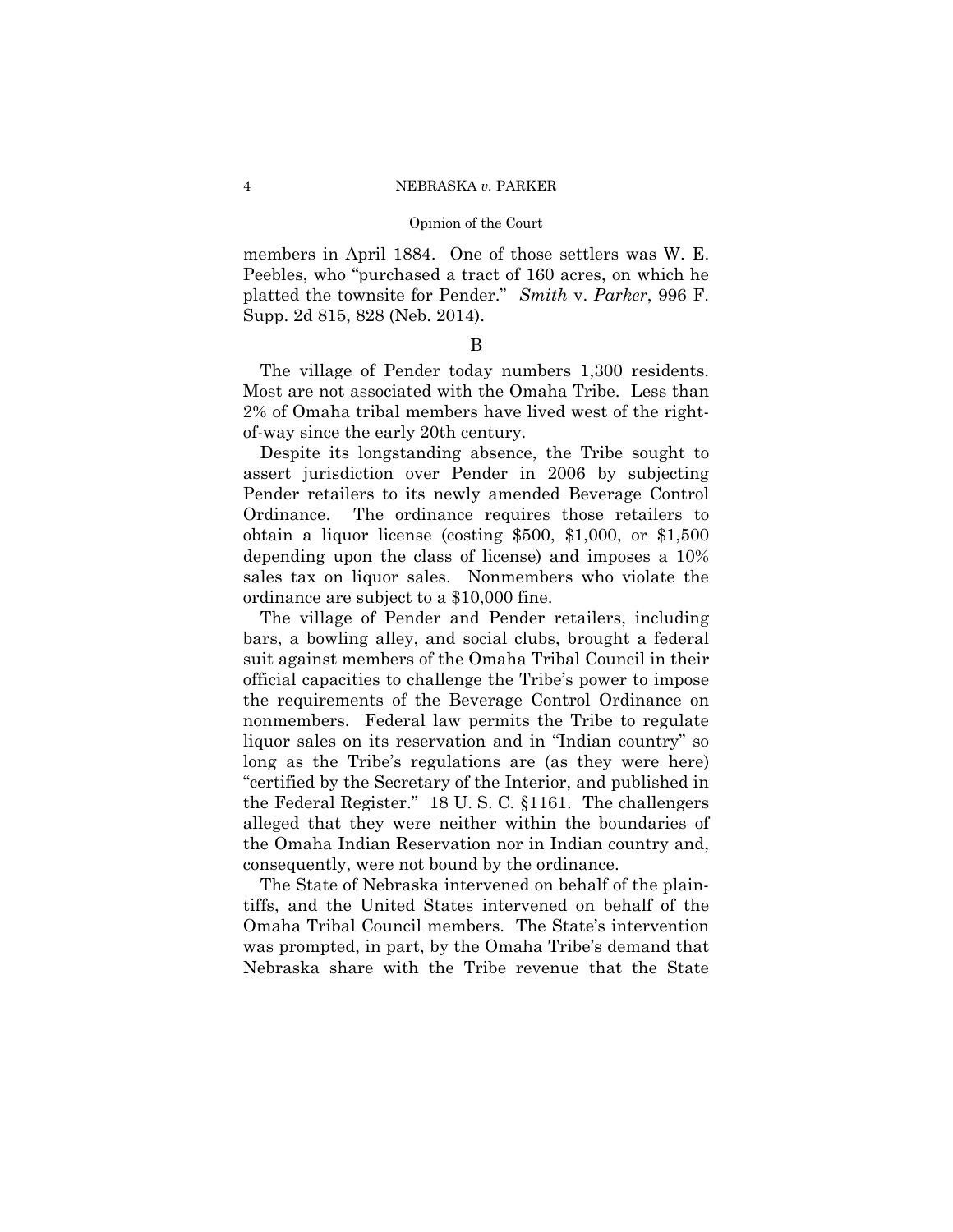received from fuel taxes imposed west of the right-of-way. In addition to the relief sought by Pender and the Pender retailers, Nebraska sought a permanent injunction prohibiting the Tribe from asserting tribal jurisdiction over the 50,157 acres west of the abandoned right-of-way.

After examining the text of the 1882 Act, as well as the contemporaneous and subsequent understanding of the 1882 Act's effect on the reservation boundaries, the District Court concluded that Congress did not diminish the Omaha Reservation in 1882. 996 F. Supp. 2d, at 844. Accordingly, the District Court denied the plaintiffs' request for injunctive and declaratory relief barring the Tribe's enforcement of the Beverage Control Ordinance. The Eighth Circuit affirmed. *Smith* v. *Parker*, 774 F. 3d 1166, 1168–1169 (2014). We granted certiorari to resolve whether the 1882 Act diminished the Omaha Reservation.  $576$  U.S.  $\_\_$  (2015).

### II

We must determine whether Congress "diminished" the Omaha Indian Reservation in 1882. If it did so, the State now has jurisdiction over the disputed land. *Solem*, 465 U. S., at 467. If Congress, on the other hand, did not diminish the reservation and instead only enabled nonmembers to purchase land within the reservation, then federal, state, and tribal authorities share jurisdiction over these "opened" but undiminished reservation lands. *Ibid*.

The framework we employ to determine whether an Indian reservation has been diminished is well settled. *Id.*, at 470–472. "[O]nly Congress can divest a reservation of its land and diminish its boundaries," and its intent to do so must be clear. *Id.*, at 470. To assess whether an Act of Congress diminished a reservation, we start with the statutory text, for "[t]he most probative evidence of diminishment is, of course, the statutory language used to open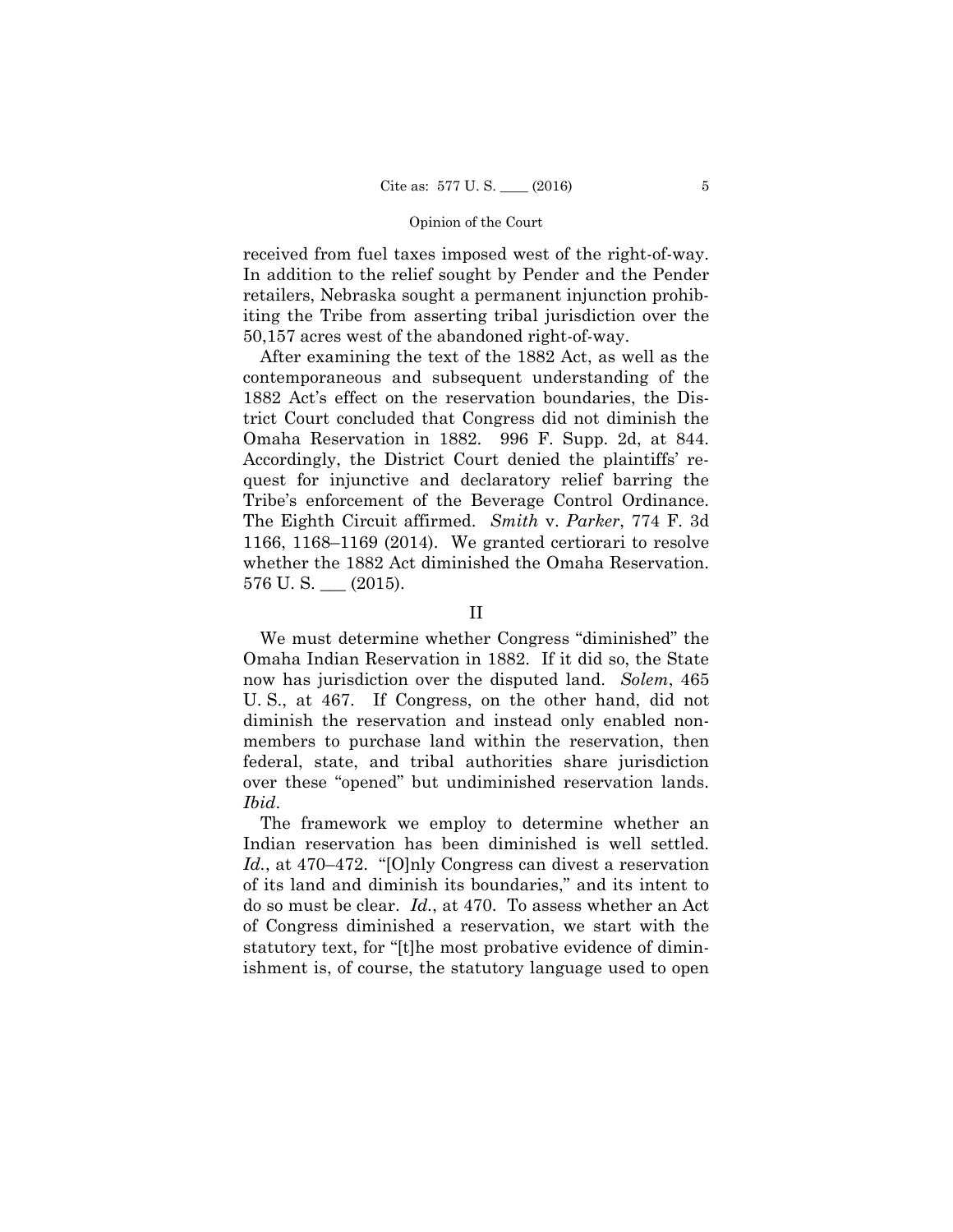#### Opinion of the Court

(1994). Under our precedents, we also "examine all the the Indian lands." *Hagen* v. *Utah*, 510 U. S. 399, 411 circumstances surrounding the opening of a reservation." *Id*., at 412. Because of "the turn-of-the-century assumption that Indian reservations were a thing of the past," many surplus land Acts did not clearly convey "whether opened lands retained reservation status or were divested of all Indian interests." *Solem, supra,* at 468. For that reason, our precedents also look to any "unequivocal evidence" of the contemporaneous and subsequent understanding of the status of the reservation by members and nonmembers, as well as the United States and the State of Nebraska. *South Dakota* v. *Yankton Sioux Tribe*, 522 U. S. 329, 351 (1998).

## A

As with any other question of statutory interpretation, we begin with the text of the 1882 Act, the most "probative evidence" of diminishment. *Solem*, *supra*, at 470; see, *e.g., United States* v. *Ron Pair Enterprises, Inc.*, 489 U. S. 235, 241 (1989) ("The task of resolving the dispute over the meaning of [a statutory text] begins where all such inquiries must begin: with the language of the statute itself"). Common textual indications of Congress' intent to diminish reservation boundaries include "[e]xplicit reference to cession or other language evidencing the present and total surrender of all tribal interests" or "an unconditional commitment from Congress to compensate the Indian tribe for its opened land." *Solem, supra,* at 470. Such language "providing for the total surrender of tribal claims in exchange for a fixed payment" evinces Congress' intent to diminish a reservation, *Yankton Sioux*, *supra*, at 345, and creates "an almost insurmountable presumption that Congress meant for the tribe's reservation to be diminished," *Solem*, *supra*, at 470–471. Similarly, a statutory provision restoring portions of a reservation to "the public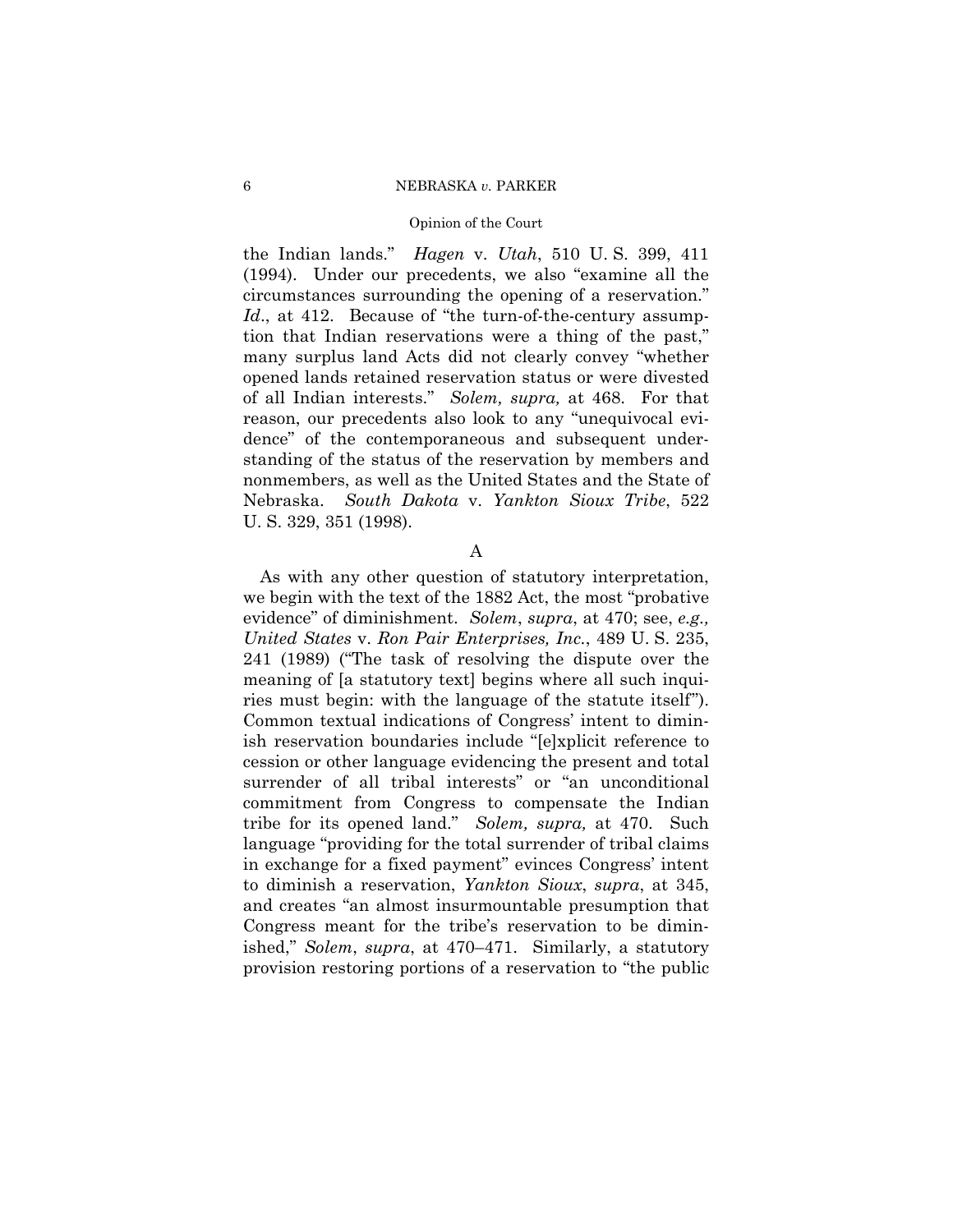domain" signifies diminishment. *Hagen,* 510 U. S.*,* at 414. In the 19th century, to restore land to the public domain was to extinguish the land's prior use—its use, for example, as an Indian reservation—and to return it to the United States either to be sold or set aside for other public purposes. *Id.,* at 412–413.

The 1882 Act bore none of these hallmarks of diminishment. The 1882 Act empowered the Secretary to survey and appraise the disputed land, which then could be purchased in 160-acre tracts by nonmembers. 22 Stat. 341. The 1882 Act states that the disputed lands would be "open for settlement under such rules and regulations as [the Secretary of the Interior] may prescribe." *Ibid*. And the parcels would be sold piecemeal in 160-acre tracts. *Ibid.* So rather than the Tribe's receiving a fixed sum for all of the disputed lands, the Tribe's profits were entirely dependent upon how many nonmembers purchased the appraised tracts of land.

From this text, it is clear that the 1882 Act falls into another category of surplus land Acts: those that "merely opened reservation land to settlement and provided that the uncertain future proceeds of settler purchases should be applied to the Indians' benefit." *DeCoteau* v. *District County Court for Tenth Judicial Dist.*, 420 U. S. 425, 448 (1975). Such schemes allow "non-Indian settlers to own land on the reservation." *Seymour* v. *Superintendent of Wash. State Penitentiary*, 368 U. S. 351, 356 (1962). But in doing so, they do not diminish the reservation's boundaries.

Our conclusion that Congress did not intend to diminish the reservation in 1882 is confirmed by the text of earlier treaties between the United States and the Tribe. See *Mattz* v. *Arnett*, 412 U. S. 481, 504 (1973) (comparing statutory text to earlier bills). In drafting the 1882 Act, Congress legislated against the backdrop of the 1854 and 1865 Treaties—both of which terminated the Tribe's juris-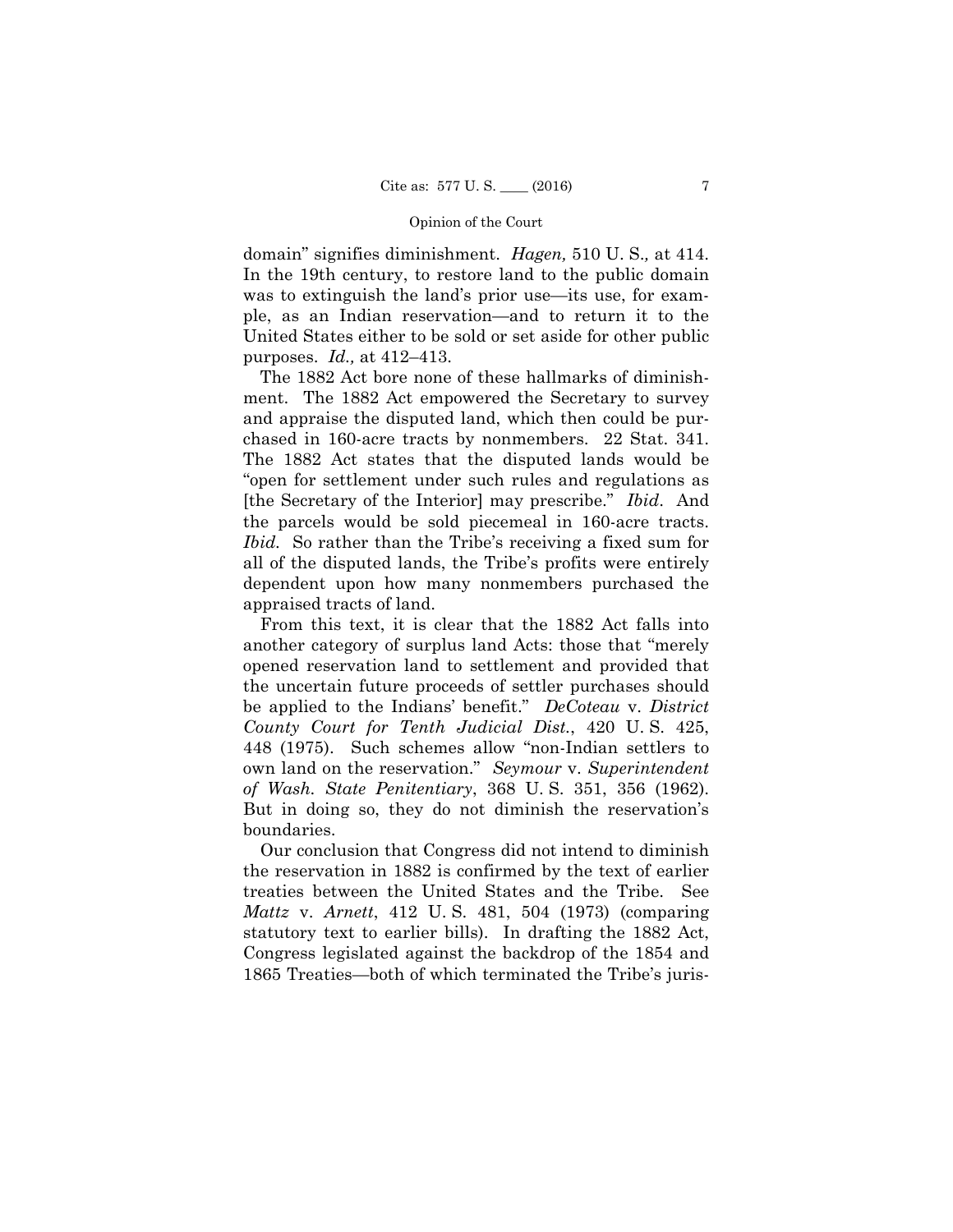#### Opinion of the Court

diction over their land "in unequivocal terms." *Ibid*. Those treaties "ced[ed]" the lands and "reliquish[ed]" any claims to them in exchange for a fixed sum. 10 Stat. 1043–1044; see also 14 Stat. 667 ("The Omaha tribe of Indians do hereby *cede, sell, and convey* to the United States a tract of land from the north side of their present reservation . . . " (emphasis added)). The 1882 Act speaks in much different terms, both in describing the way the individual parcels were to be sold to nonmembers and the way in which the Tribe would profit from those sales. That 1882 Act also closely tracks the 1872 Act, which petitioners do not contend diminished the reservation. The change in language in the 1882 Act undermines petitioners' claim that Congress intended to do the same with the reservation's boundaries in 1882 as it did in 1854 and 1865. Petitioners have failed at the first and most important step. They cannot establish that the text of the 1882 Act evinced an intent to diminish the reservation.

## B

We now turn to the history surrounding the passage of the 1882 Act. The mixed historical evidence relied upon by the parties cannot overcome the lack of clear textual signal that Congress intended to diminish the reservation. That historical evidence in no way "*unequivocally* reveal[s] a widely held, contemporaneous understanding that the affected reservation would shrink as a result of the proposed legislation." *Solem*, 465 U. S., at 471 (emphasis added); see also *Exxon Mobil Corp*. v. *Allapattah Services, Inc.*, 545 U. S. 546, 568 (2005) (describing the "often murky, ambiguous, and contradictory" nature of extratextual evidence of congressional intent).

Petitioners rely largely on isolated statements that some legislators made about the 1882 Act. Senator Henry Dawes of Massachusetts, for example, noted that he had been "assured that [the 1882 Act] would *leave an ample*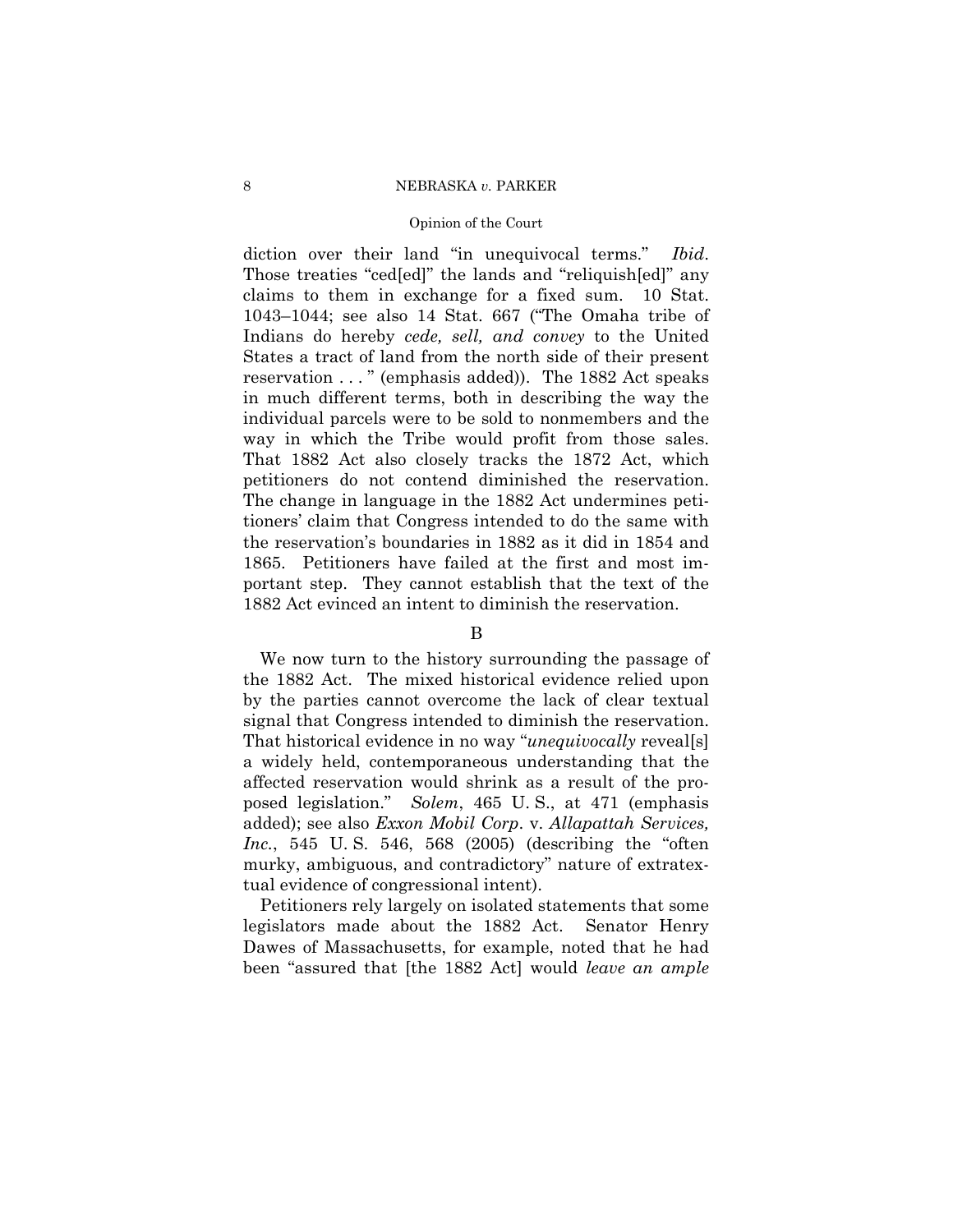this Court's precedent. *Yankton Sioux*, 522 U. S.*,* at 343 *reservation*" for the Tribe. 13 Cong. Rec. 3032 (1882) (emphasis added). And Senator John Ingalls of Kansas observed "that this bill practically breaks up that portion at least of the reservation which is to be sold, and provides that it shall be disposed of to private purchasers." *Id.*, at 3028. Whatever value these contemporaneous floor statements might have, other such statements support the opposite conclusion—that Congress never intended to diminish the reservation. Senator Charles Jones of Florida, for example, spoke of "white men purchas[ing] titles to land *within* this reservation and settlen lown with the Indians on it." *Id.*, at 3078 (emphasis added). Such dueling remarks by individual legislators are far from the "clear and plain" evidence of diminishment required under (internal quotation marks omitted); see also *Solem,* 465 U. S., at 478 (noting that it was unclear whether statements referring to a "'reduced reservation'" alluded to the "reduction in Indian-owned lands that would occur once some of the opened lands were sold to settlers or to the reduction that a complete cession of tribal interests in the opened area would precipitate").

More illuminating than cherry-picked statements by individual legislators would be historical evidence of "the manner in which the transaction was negotiated" with the Omaha Tribe. *Id.*, at 471.1 In *Yankton Sioux*, for example, recorded negotiations between the Commissioner of

——————

 *Sioux Tribe*, 522 U. S. 329, 351–353 (1998). Historical evidence of how 1Until this Court's 1903 decision in *Lone Wolf* v. *Hitchcock*, 187 U. S. 553, 566–568, the question whether Congress could unilaterally abrogate treaties with tribes and divest them of their reservation lands was unsettled. Thus, what the tribe agreed to has been significant in the Court's diminishment analysis. See, *e.g., South Dakota* v. *Yankton*  pre-*Lone Wolf* sales of lands were negotiated has been deemed compelling, whereas historical evidence of negotiations post-*Lone Wolf* might be less so. See, *e.g.*, *Hagen* v. *Utah*, 510 U. S. 399, 416–417 (1994).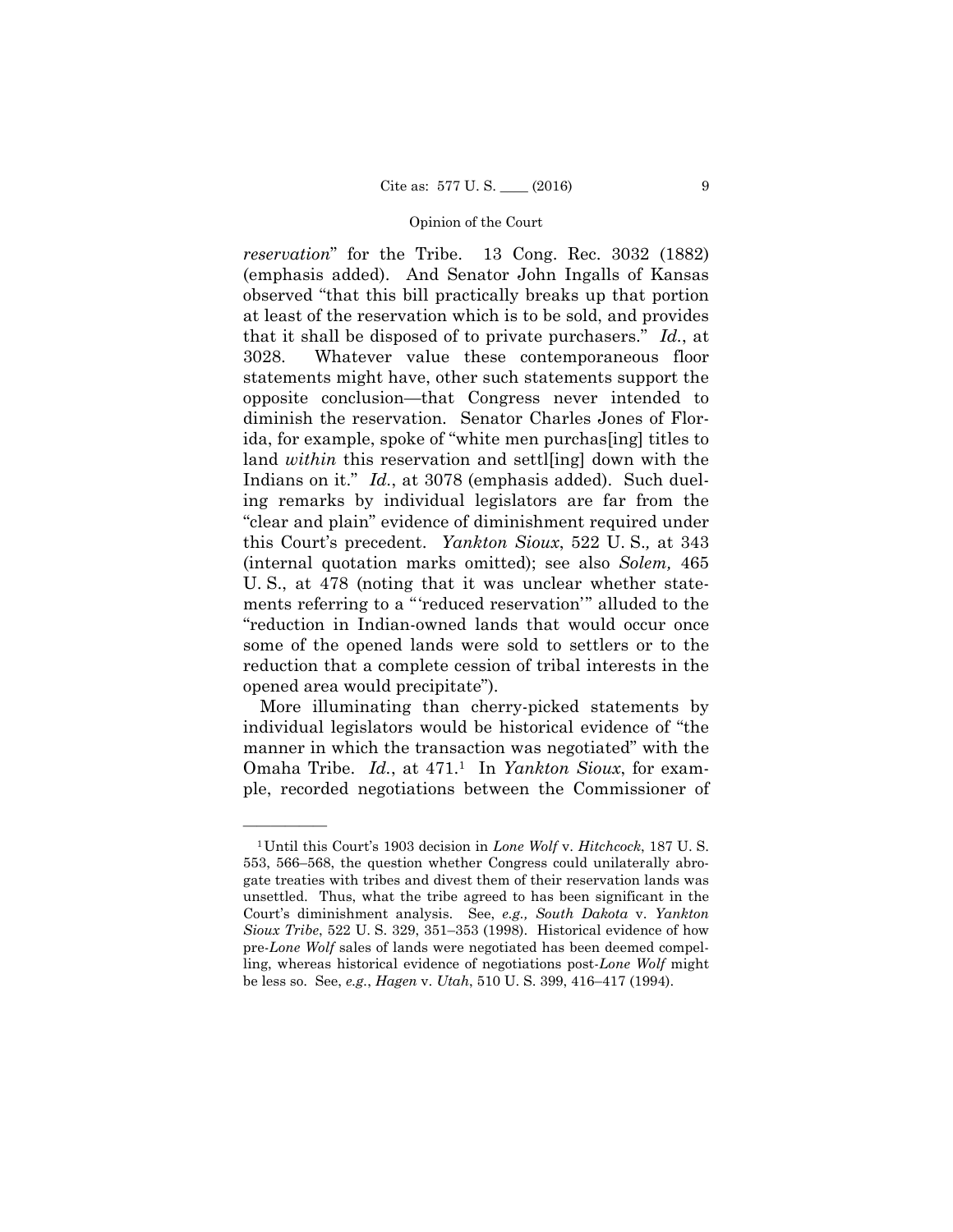#### Opinion of the Court

Indian Affairs and leaders of the Yankton Sioux Tribe unambiguously "signaled [the Tribe's] understanding that the cession of the surplus lands dissolved tribal governance of the 1858 reservation." 522 U. S., at 353. No such unambiguous evidence exists in the record of these negotiations. In particular, petitioners' reliance on the remarks of Representative Edward Valentine of Nebraska, who stated, "You cannot find one of those Indians that does not want the western portion sold," and that the Tribe wished to sell the land to those who would "'reside upon it and cultivate it'" so that the Tribe members could "benefit of these improvements," 13 Cong. Rec. 6541, falls short. Nothing about this statement or other similar statements unequivocally supports a finding that the existing boundaries of the reservation would be diminished.

 $\mathcal{C}$ 

Finally, we consider both the subsequent demographic history of opened lands, which serves as "one additional clue as to what Congress expected would happen once land on a particular reservation was opened to non-Indian settlers," *Solem*, 465 U. S., at 472, as well as the United States' "treatment of the affected areas, particularly in the years immediately following the opening," which has "some evidentiary value," *id.,* at 471. Our cases suggest that such evidence might "reinforc[e]" a finding of diminishment or nondiminishment based on the text. *Mattz*, 412 U. S., at 505; see also, *e.g., Rosebud Sioux Tribe* v. *Kneip*, 430 U. S. 584, 604–605 (1977) (invoking subsequent history to reject a petitioner's "strained" textual reading of a congressional Act). But this Court has never relied solely on this third consideration to find diminishment.

As petitioners have discussed at length, the Tribe was almost entirely absent from the disputed territory for more than 120 years. Brief for Petitioners 24–30. The Omaha Tribe does not enforce any of its regulations—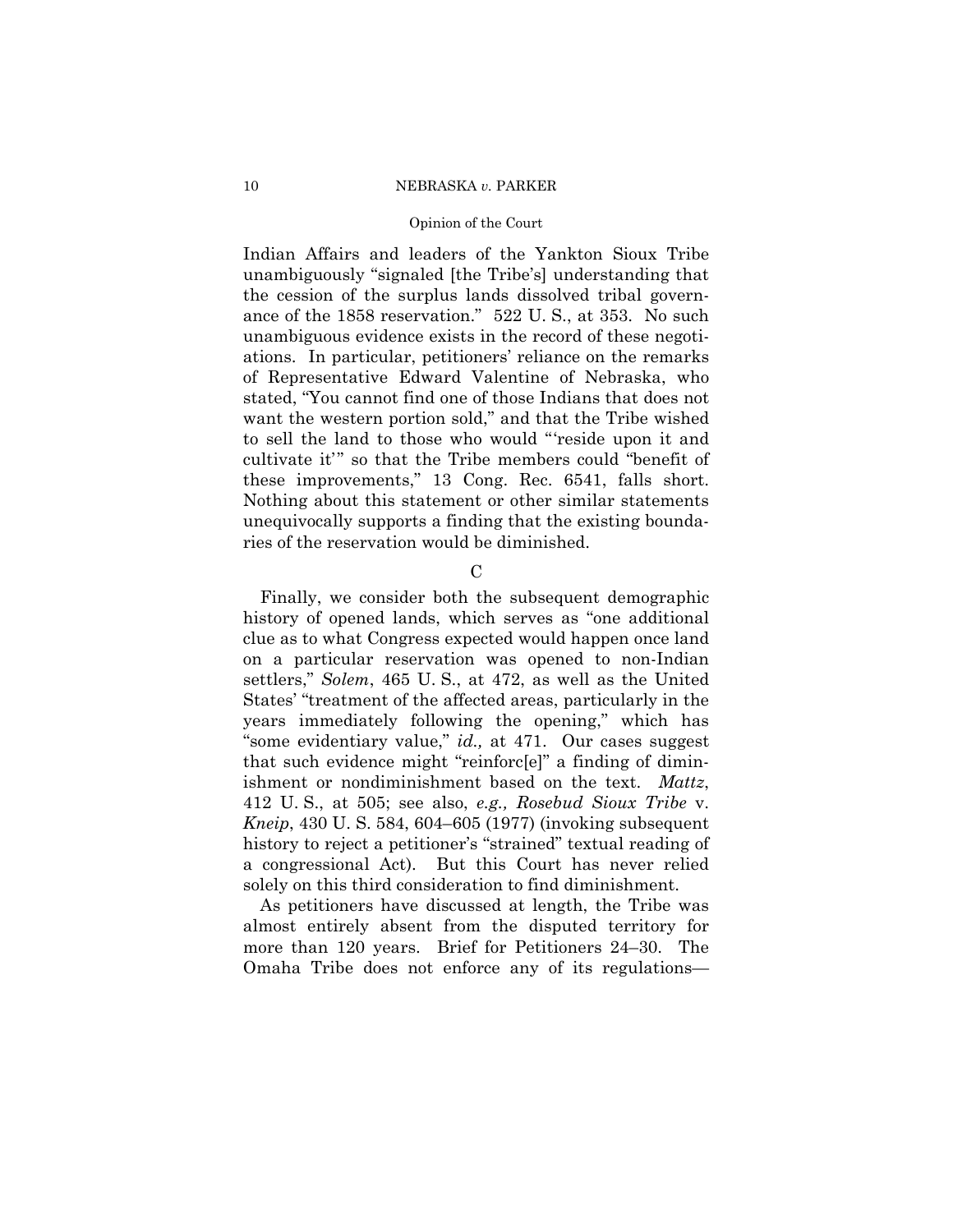including those governing businesses, fire protection, animal control, fireworks, and wildlife and parks—in Pender or in other locales west of the right-of-way. 996 F. Supp. 2d, at 832. Nor does it maintain an office, provide social services, or host tribal celebrations or ceremonies west of the right-of-way. *Ibid.* 

This subsequent demographic history cannot overcome our conclusion that Congress did not intend to diminish the reservation in 1882. And it is not our role to "rewrite" the 1882 Act in light of this subsequent demographic history. *DeCoteau*, 420 U. S., at 447. After all, evidence of the changing demographics of disputed land is "the least compelling" evidence in our diminishment analysis, for "[e]very surplus land Act necessarily resulted in a surge of non-Indian settlement and degraded the 'Indian character' of the reservation, yet we have repeatedly stated that not every surplus land Act diminished the affected reservation." *Yankton Sioux*, 522 U. S., at 356*.* 

Evidence of the subsequent treatment of the disputed land by Government officials likewise has "limited interpretive value." *Id.*, at 355. Petitioners highlight that, for more than a century and with few exceptions, reports from the Office of Indian Affairs and in opinion letters from Government officials treated the disputed land as Nebraska's. Brief for Petitioners 24–38; see also 996 F. Supp. 2d, at 828, 830. It was not until this litigation commenced that the Department of the Interior definitively changed its position, concluding that the reservation boundaries were in fact not diminished in 1882. See *id.*, at 830–831. For their part, respondents discuss late-19th-century statutes referring to the disputed land as part of the reservation, as well as inconsistencies in maps and statements by Government officials. Brief for Respondent Omaha Tribal Council et al. 45–52; Brief for United States 38–52; see also 996 F. Supp. 2d, at 827, 832–833. This "mixed record" of subsequent treatment of the disputed